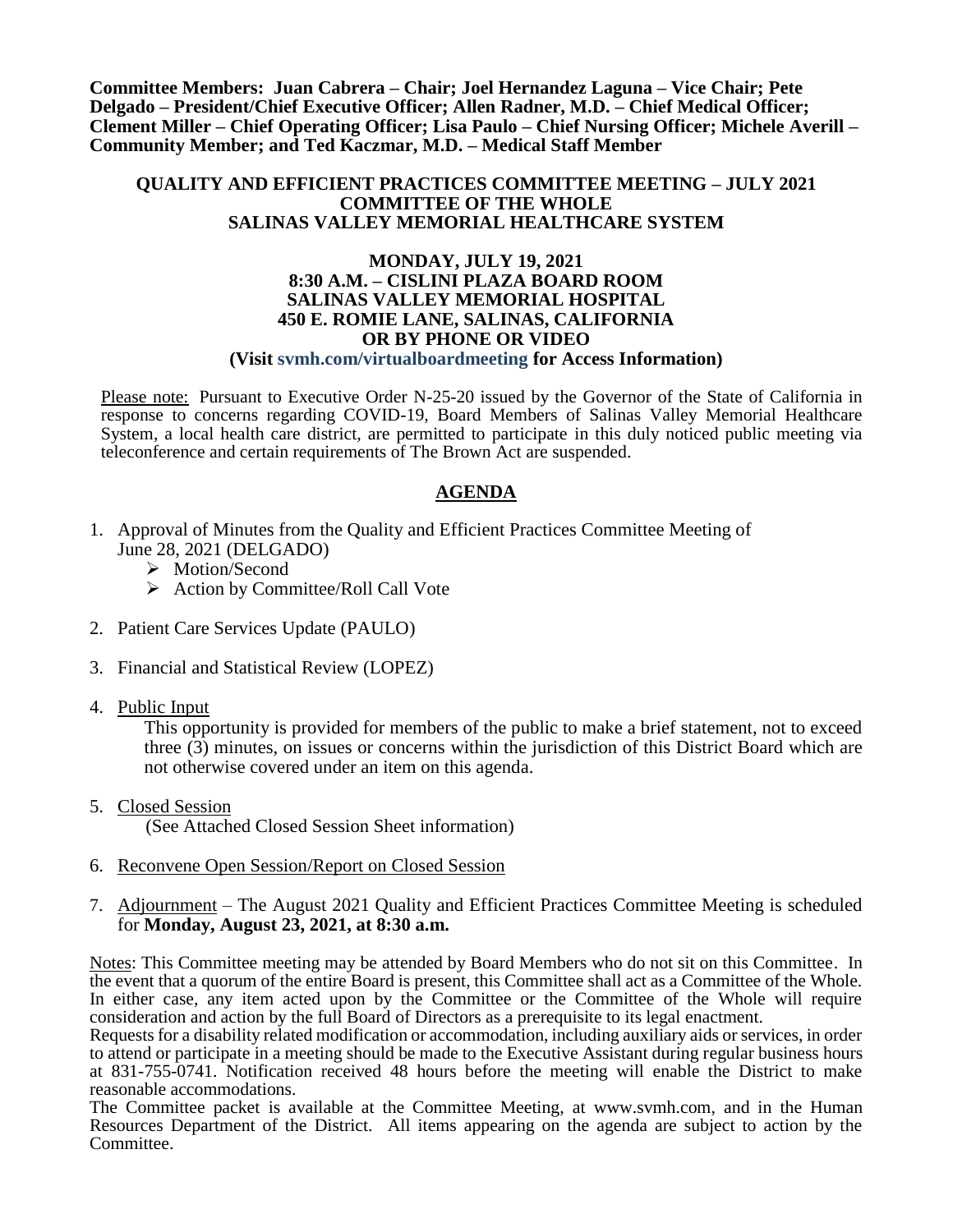#### **SALINAS VALLEY MEMORIAL HEALTHCARE SYSTEM QUALITY AND EFFICIENT PRACTICES COMMITTEE MEETING OF THE BOARD OF DIRECTORS – COMMITTEE OF THE WHOLE**

## **AGENDA FOR CLOSED SESSION**

Pursuant to California Government Code Section 54954.2 and 54954.5, the board agenda may describe closed session agenda items as provided below. No legislative body or elected official shall be in violation of Section 54954.2 or 54956 if the closed session items are described in substantial compliance with Section 54954.5 of the Government Code.

## **CLOSED SESSION AGENDA ITEMS**

#### **[ ] LICENSE/PERMIT DETERMINATION** (Government Code §54956.7)

**Applicant(s)**: (Specify number of applicants)

### **[ ] CONFERENCE WITH REAL PROPERTY NEGOTIATORS** (Government Code §54956.8)

**Property:** (Specify street address, or if no street address, the parcel number or other unique reference, of the real property under negotiation):

**Agency negotiator:** (Specify names of negotiators attending the closed session):

**Negotiating parties**: (Specify name of party (not agent):

**Under negotiation:** (Specify whether instruction to negotiator will concern price, terms of payment, or both):

#### **[ ] CONFERENCE WITH LEGAL COUNSEL-EXISTING LITIGATION** (Government Code §54956.9(d)(1))

**Name of case:** (Specify by reference to claimant's name, names of parties, case or claim numbers):

**Case name unspecified:** (Specify whether disclosure would jeopardize service of process or existing settlement negotiations):

, or  $\overline{\phantom{a}}$  , or

## **[ ] CONFERENCE WITH LEGAL COUNSEL-ANTICIPATED LITIGATION** (Government Code §54956.9)

Significant exposure to litigation pursuant to Section 54956.9(d)(2) or (3) (Number of potential cases):

Additional information required pursuant to Section 54956.9(e):

Initiation of litigation pursuant to Section 54956.9(d)(4) (Number of potential cases):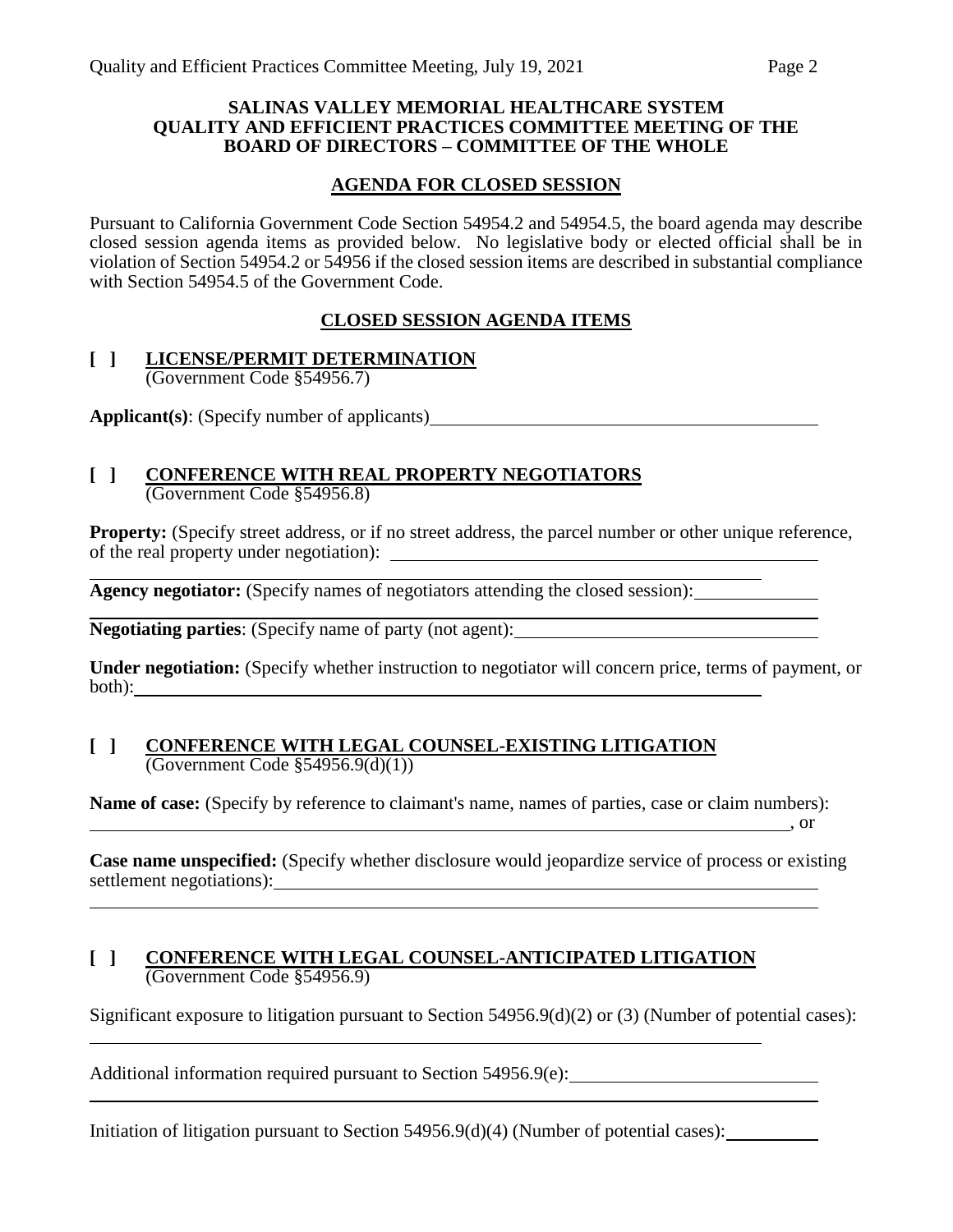#### **[ ] LIABILITY CLAIMS** (Government Code §54956.95)

**Claimant:** (Specify name unless unspecified pursuant to Section 54961):

**Agency claimed against**: (Specify name):

## **[ ] THREAT TO PUBLIC SERVICES OR FACILITIES** (Government Code §54957)

**Consultation with**: (Specify name of law enforcement agency and title of officer):

# **[ ] PUBLIC EMPLOYEE APPOINTMENT**

(Government Code §54957)

Title: (Specify description of position to be filled):

# **[ ] PUBLIC EMPLOYMENT**

(Government Code §54957)

Title: (Specify description of position to be filled):

## **[ ] PUBLIC EMPLOYEE PERFORMANCE EVALUATION** (Government Code §54957)

**Title:** (Specify position title of employee being reviewed):

## **[ ] PUBLIC EMPLOYEE DISCIPLINE/DISMISSAL/RELEASE** (Government Code §54957)

(No additional information is required in connection with a closed session to consider discipline, dismissal, or release of a public employee. Discipline includes potential reduction of compensation.)

#### **[ ] CONFERENCE WITH LABOR NEGOTIATOR** (Government Code §54957.6)

**Agency designated representative:** (Specify name of designated representatives attending the closed session):

**Employee organization**: (Specify name of organization representing employee or employees in question): , or